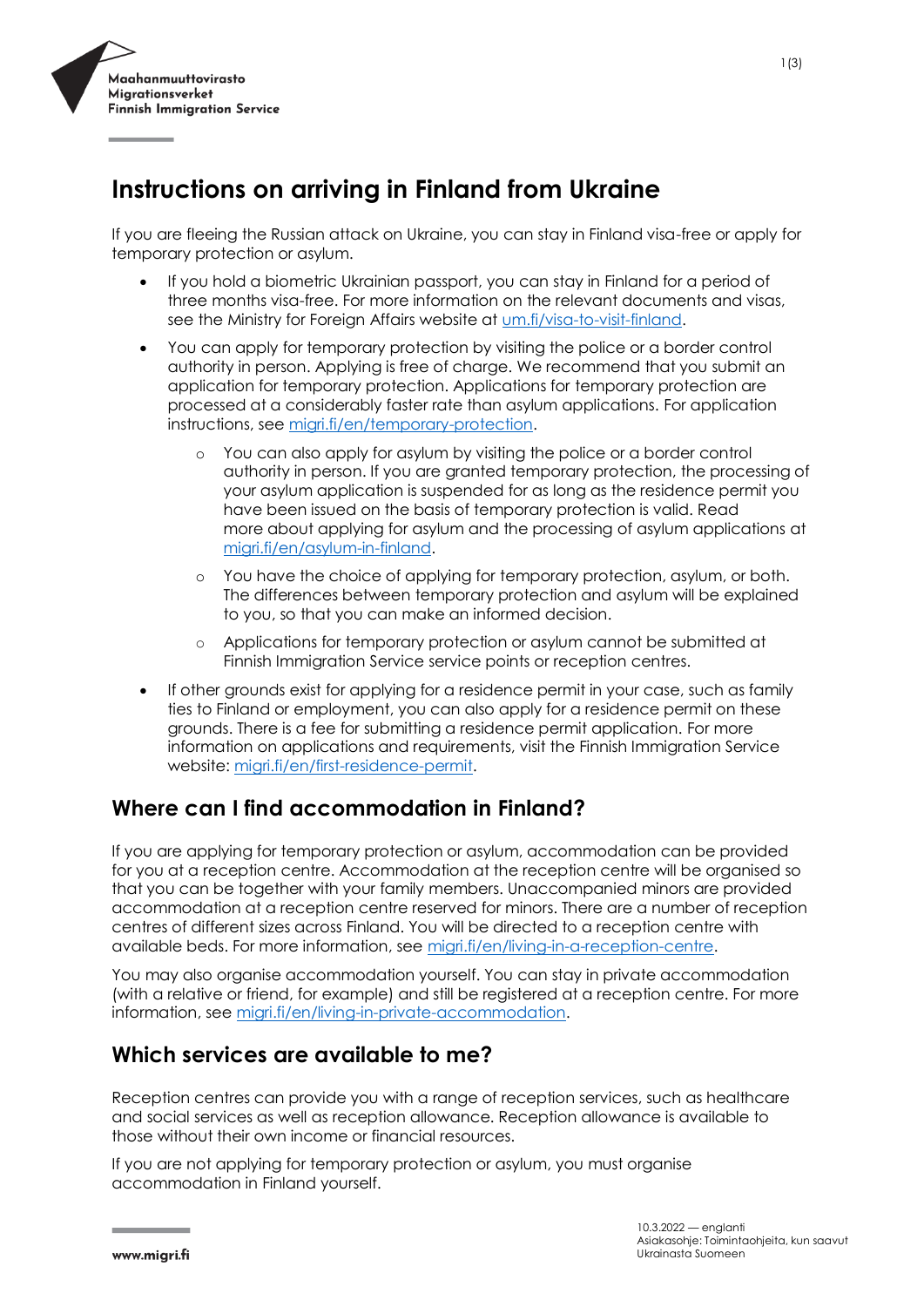

The Finnish Immigration Service is only responsible for coordinating the provision of accommodation to those applying for temporary protection or asylum.

## **Can I work in Finland?**

If you are granted a residence permit on the basis of temporary protection, you can work and study without restriction.

- You do not have the right to work before you receive a decision, unless you already have the right to work on other grounds, such as a residence permit.
- Decisions on applications for temporary protection are made more quickly than those on asylum applications, for example.
- [migri.fi/en/temporary-protection](https://migri.fi/en/temporary-protection)

If you are an asylum seeker, you are allowed to find paid employment once three or six months have passed since you applied for asylum in Finland.

• [migri.fi/en/asylum-seeker-s-right-to-work](https://migri.fi/en/asylum-seeker-s-right-to-work)

If you are staying in Finland visa-free, you can work subject to certain conditions.

• [migri.fi/en/work-without-residence-permit](https://migri.fi/en/work-without-residence-permit)

If you have a job in Finland, you can also apply for a residence permit on the grounds of employment. You can submit your residence permit application online using the Enter Finland platform or at a service point of the Finnish Immigration Service. More information on applications and requirements is available on the Finnish Immigration Service website.

### **We are currently not making negative decisions on applications by Ukrainians that would entail removal from the country**

Positive decisions on applications for international protection and residence permits continue to be issued as normal to applicants meeting the relevant conditions.

### **Remember your rights**

If, in return for accommodation or other assistance, you are being pressured into

- working in poor conditions
- selling sex
- begging or committing crimes against your will,

you may be a victim of human trafficking.

The Assistance System for Victims of Human Trafficking is a public authority that can help you, including if you yourself have been forced to commit crimes or are in Finland without the legal right to reside here. The help you can get includes safe accommodation, protection, healthcare services, guidance, and help with legal residence.

More information is available in Ukrainian [\(ihmiskauppa.fi/ukr\)](http://www.ihmiskauppa.fi/ukr), Russian [\(ihmiskauppa.fi/rus\)](https://www.ihmiskauppa.fi/ihmiskauppa/kieliversiot/na_russkom_(venaja)) and English [\(humantrafficking.fi\)](http://www.humantrafficking.fi/). In urgent emergencies, always call the emergency number 112.

#### **Up-to-date information on the Finnish Immigration Service website**

For up-to-date information on the impact of the situation in Ukraine, see the Finnish Immigration Service website at migri.fi.